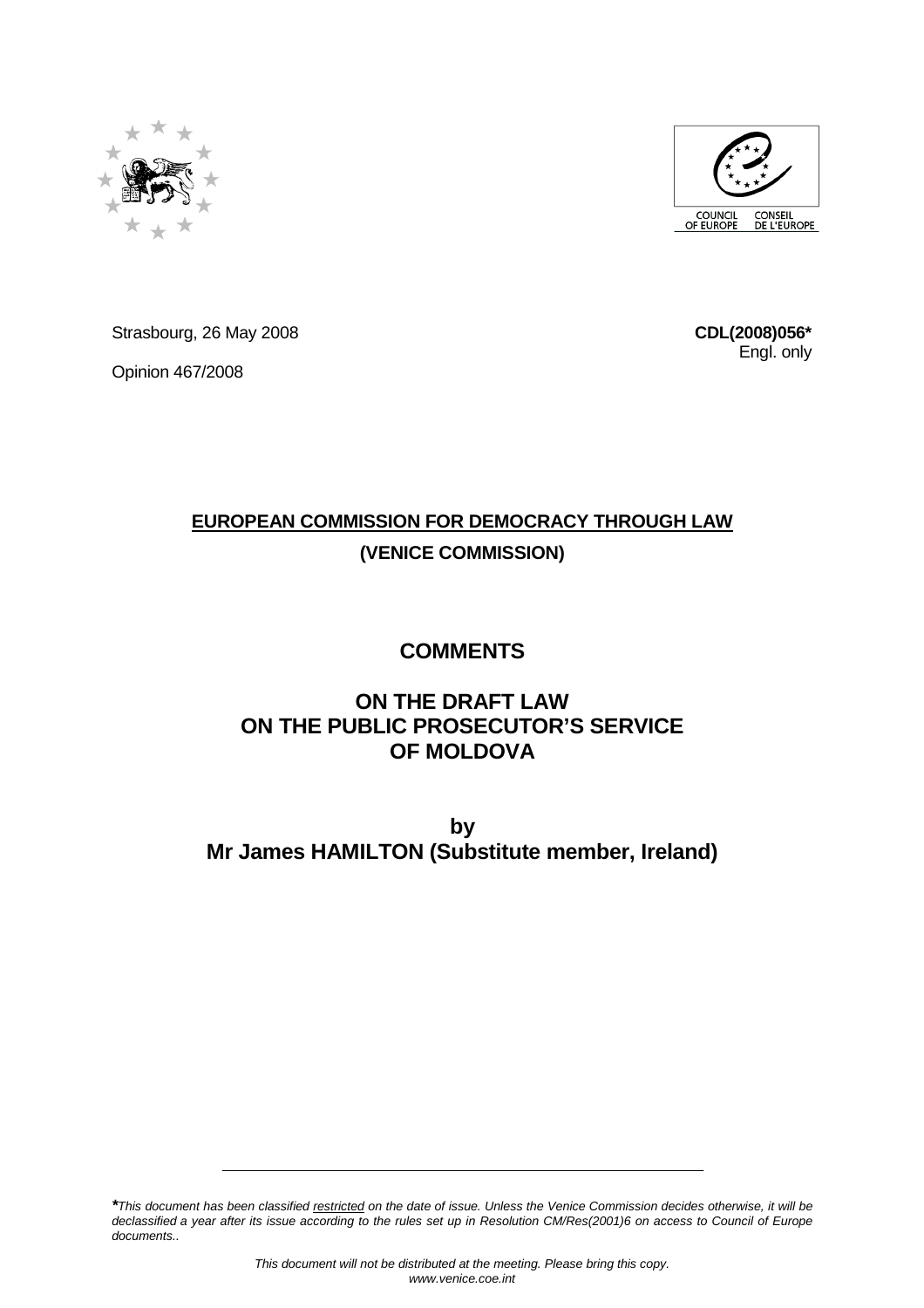#### **General**

- 1. I have been asked by the Directorate General of Legal Affairs of the Council of Europe to examine the most recent revision of the draft law on the Public Prosecutor's Service of Moldova. I have previously written about earlier drafts of the law, most recently in my opinion on 7 August 2007. Subsequent to that I attended a meeting in Moldova on 15 November where a further draft was discussed.
- 2. The most obvious difference between the 15 November draft and the most recent text is that we now have a single text dealing with all of the issues where formerly there were three separate drafts, a Law on the Organisation of the Prosecutor's Service (Draft ORG), a Law on the Status of the Prosecutor (Draft Status), and a Law on the Superior Council of Prosecutors (Draft Superior Council). The decision to consolidate the texts into a single Draft Law on the Public Prosecutor's Service reflects the opinions of the rapporteurs expressed in our previous written opinions and at the meeting on 15 November 2007. Formerly one sometimes had to consult all three texts in order to find out what the law on a particular matter would be and this was complex and confusing. The new text is much clearer than previously and has taken account of many of the earlier criticisms. I would repeat the observation I made in my written opinion of 7 August 2007 that as a general observation the draft laws appear to be well thought out and comprehensive, that it was clear that a good deal of work and thought had gone into their drafting, and with the new consolidated text this is all the more the case.
- 3. Despite the consolidation of the text, most of the substantive content of the draft law remains the same as in the original three texts except the consolidation has enabled a certain amount of duplication, or even triplication, to be removed. For the most part the content of the draft remains as it was in the most recent draft three laws which were discussed at the seminar on 15 November. For this reason much of this opinion will repeat views already expressed in the written opinion on 7 August 2007 and at the seminar on 15 November.

# **General Provisions – Articles 1-4**

4. There has been one significant change to the definition of the public prosecutor's service which is the fundamental provision underlying the whole text. According to Article 1 (Draft ORG) the fundamental function of the prosecutor's office was defined as follows:

> "The prosecutor's office is a public institution which activates in the framework of the judicial authority and which, in the name of the society and in public interest, ensures the observance of the law when the violation thereof calls for a penal sanction and which protects the law and order and the citizens rights and freedoms."

5. In my opinion of 7 August I commented that the effect of this provision was that the basic purpose of the draft legislation was to establish the prosecution service of Moldova as a body whose primary purpose would be that of criminal prosecution and which would no longer operate the elements of general supervision which the prosecution service in Moldova had inherited from the old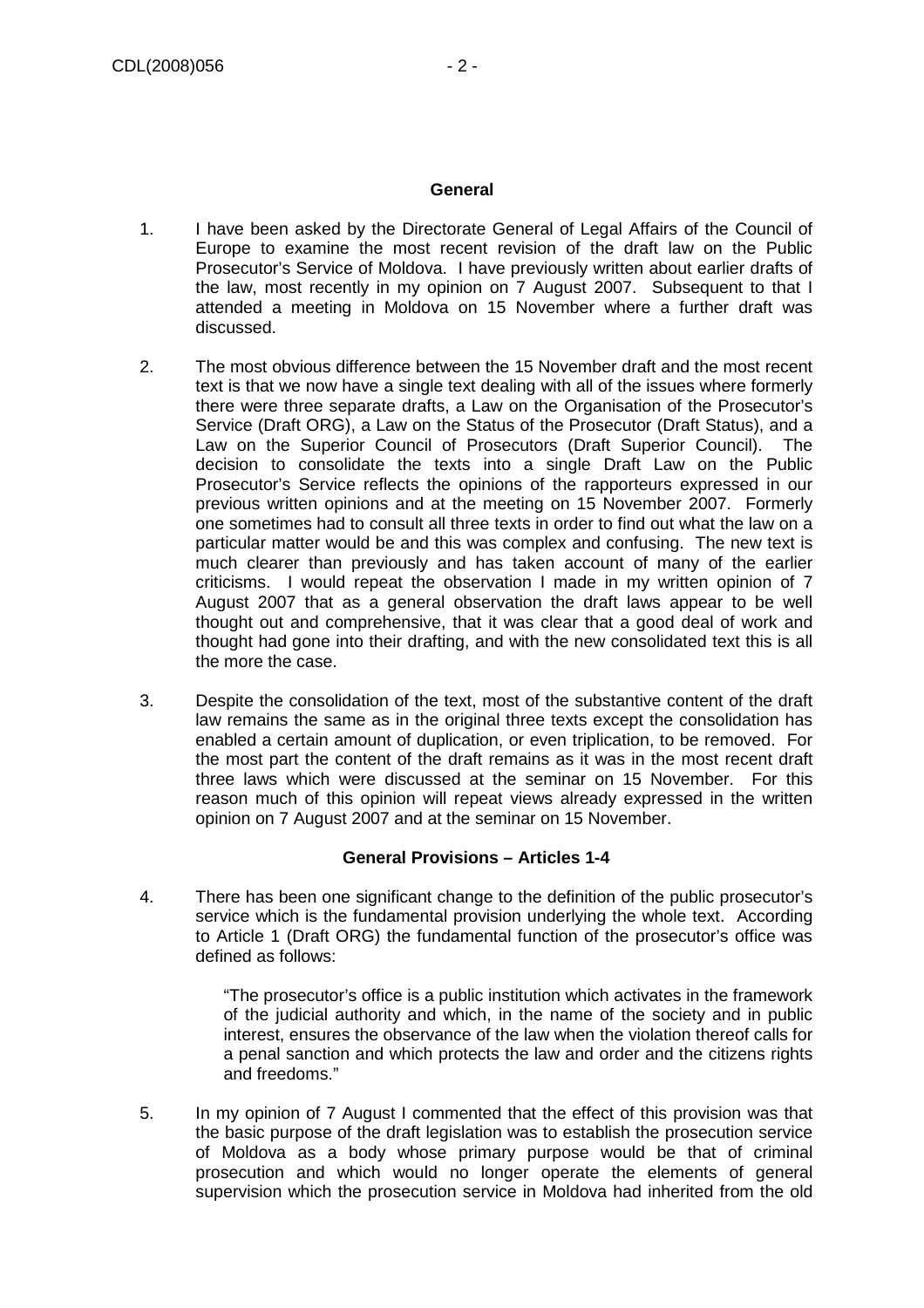Soviet prokuratura model. I went on to say the intention behind the reform was to create a public prosecution service which would operate in accordance with the principles established by the Council of Europe in Recommendation Rec (2000) 19 on the Role of Public Prosecution in the Criminal Justice System and in accordance with Recommendation 1604 (2003) on the Role of the Public Prosecutor's Office in a Democratic Society Governed by the Rule of Law.

6. At the time, however, I raised the question of whether this particular provision would be in accordance with the existing constitutional structure of Moldova. Article 124 of the Constitution of Moldova provides as follows:

> "The office of the Prosecutor General represents the general interests of society and defends legal order, as well as the rights and freedoms of citizens: it also conducts and implements the enforcement of justice and represents the prosecution in courts of law, in conformance with the stipulations of the law."

- 7. In the opinion of 7 August I questioned what was meant by representing the general interests of society and defending the legal order, whether this was to be interpreted as requiring the prosecution service to exercise functions of general supervision over and above criminal prosecution, or whether this was merely to be understood as qualifying the way in which criminal prosecution was to be conducted.
- 8. In Article 1 of the new revised text the function of the prosecutor's office is defined in terms which are almost identical to the provisions of the Constitution already quoted. It may be that the differences between the two texts merely reflect two different translations into English of the same provision. The English version of the new Article 1 of the draft law provides as follows:

"The public prosecutor's service is an institution which represents the general interests of the society and protects the law and order and the citizens rights and freedoms, carries out guiding of criminal prosecution and exercises it directly, represents the accusation in courts, in accordance with the law."

9. One is therefore immediately faced with the fundamental question whether the new draft represents as radical an attempt to reform the prosecution service of Moldova as appeared to be envisaged in the earlier texts. This is a question I cannot answer definitively merely from reading the texts; it seems to me that the text of the Constitution and the new provision of Article 1 of the draft law can on the face of it be understood in either of two ways. On the one hand, it may be that the reference to representing the general interests of society and protecting law and order is intended to confer a discrete function on the prosecutor's office over and above the business of criminal prosecution. On the other hand, it may be that the correct interpretation is merely that in conducting criminal prosecution the prosecution service is to represent the general interests of society and protect law and order. On the whole, I suspect that the former interpretation is the correct one since the existing prosecution service in Moldova continues to exercise certain prokuratura-style functions and in the absence of anything in the draft text to indicate that this is to change I can only assume that this will continue to be the case. If I am correct in thinking that this change represents a retreat from the earlier proposal to confine the prosecutor's office to the function of criminal prosecution I would reargd this as a substantial disimprovement in the proposal.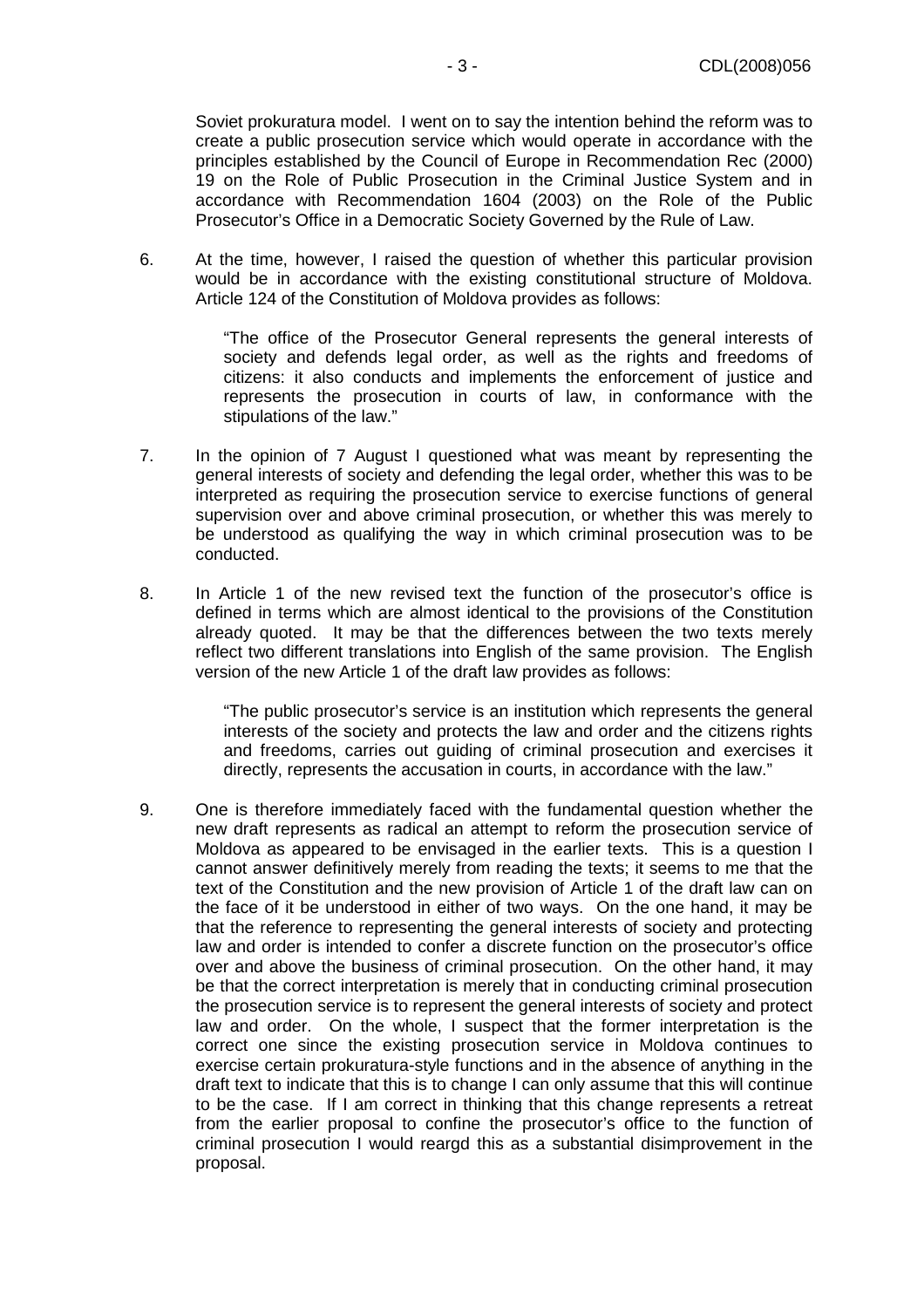- 10. A further significant difference from the earlier draft is that the service is no longer defined as being part of the judicial authority. Under the new text it is not clear whether the prosecution service is to be regarded as a part of the judiciary or, in the manner of the old prokuratura as a "fourth power". From the reference in Article 2(3) to independence from the authority of legislative and executive powers I infer that it is not intended to regard the service as being a part of the executive. It is, of course, legitimate to site the prosecution service either in the judiciary or the executive, and if it is sited in the judiciary then a clear distinction has to be drawn between courts of law and the branch of the judiciary exercising the prosecution power. (See in particular paragraphs  $17 - 20$  of Recommendation Rec 2000 (19) on the Role of Public Prosecution in the Criminal Justice System which deals with the relationship between public prosecutors and court judges.
- 11. Article 2 sets out the principles upon which the activity of the prosecution service is organised. These are duties to carry out activities in accordance with the law, the duty of transparency, the principle of independence, the principle of the autonomy of the individual prosecutor "which allows them to take decisions by their own with regard to files and cases under their examination" and the principle of internal hierarchical control and judicial control. These principles are more fully stated than in the earlier texts.
- 12. The hierarchical model is an acceptable model although it is perhaps more common where prosecution services are sited within the judiciary for the individual prosecutor to be independent whereas the hierarchical model is more commonly found where the prosecution service is regarded as a part of the executive. However, this does not appear to raise a great issue of principle in either case. What is more a matter of concern to me is the obvious contradiction between the principle of the autonomy of the individual prosecutor referred to in Article 2(4) and the principle of hierarchical control referred to in Article 2(5). In addition, Article 32(5) and (6) appear to authorize all superior prosecutors to override the decisions of those junior to them. It needs to be made very clear in what circumstances the prosecutor's autonomy can be overridden by a senior prosecutor. On one reading of Article 2(5) one might assume that it is only if the prosecutor's decision is incorrect or illegal that a superior prosecutor can override it. But what is meant by incorrect? Is it enough for a senior prosecutor to decide that he or she would have made a different decision or must the junior prosecutor have acted outside the scope of his or her authority? These are matters which require to be clarified. The text is careful to make it clear that in addition to the possibility of a senior prosecutor overruling a junior one, a court of law may also be used to contest a prosecutor's decisions and actions of a procedural character again, it is not clear how far this extends. Can a court of law compel a prosecutor to institute a prosecution? Can a court of law restrain a prosecutor from prosecuting? The text is silent on whether the prosecution service of Moldova is to operate the opportunity principle or the legality principle and this is a matter which ought to be specified in an article which deals with the principles upon which the activity of the service is based. Apart from questions of principles, it is important from a practical point of view that the extent to which a senior prosecutor can override a junior prosecutor is spelt out very clearly. Any provision spelling out the circumstances in which the decision of the junior prosecutor may be overridden would require to respect the provisions of Article 10 of Recommendation Rec 2000 (19).
- 13. At the seminar in Chisinau on 7-8 April we were informed by representatives of the Moldovan prosecutor's office that the power to give instructions extended only to general instructions but not to giving instructions how to deal with particular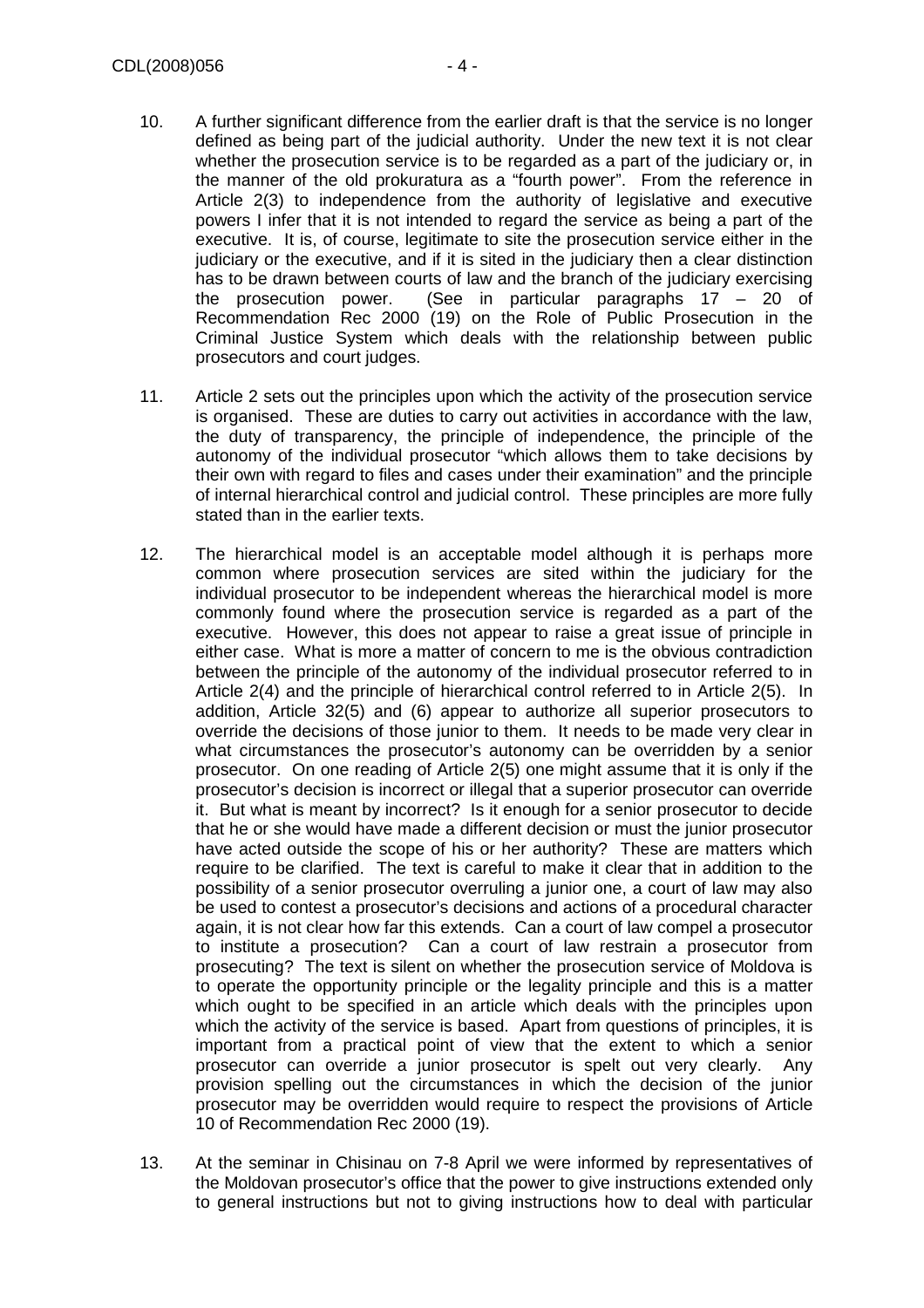cases. If this is correct it is of course to be welcomed but I cannot find anything in the text to support this view.

#### **Competency of the Public Prosecutor's Service**

- 14. Article 5 refers to the competencies of the public prosecutor's service. One of the competencies is that of participating in court trials on civil and administrative cases but this appears to be limited to proceedings which have been initiated by the prosecutor and does not appear to confer any right to intervene in private litigation. If this interpretation is correct it is to be welcomed. However, it is not clear whether these civil and administrative cases which the prosecutor may institute are necessarily related to criminal proceedings and this perhaps ought to be made clear. Among the competencies referred to are the exercise of control over execution of laws in the armed forces. It is not clear whether this can be done without reference to a military judge or tribunal. Article 5(2) also provides for the conferring of other competencies on the public prosecutor's service. Since this is in fact the law dealing with the prosecutor's office any functions conferred on the prosecutor should be referred to in the draft and should not be contained elsewhere.
- 15. Article 6 refers to various powers which are conferred on the prosecution service. Some of these are very far reaching. They include the power to demand from legal entities, irrespective of their type of ownership, as well as from individuals, documents, materials, data and other information. There is also power to summon any official person or citizen and demand verbal or written explanations. This power can be exercised for the purpose of carrying out criminal prosecution but may also be exercised in relation to any infringements of fundamental human rights and freedoms or violations of legal order. This seems to go much further than a power exercised only for the purpose of criminal prosecution and again appears to be redolent of a prokuratura as a "fourth power" operating outside of the constraints of a court of law and carrying out its own system of justice. There is also a power to "freely enter the offices of state institutions, enterprises, irrespective of their type of property, as well as of other legal entities". This presumably includes private companies. In addition to the power of entry there is a power to have access to all documents and materials. Again, what is striking about Article 6 is that all of these powers appear to be exercisable by the prosecutor without reference to a court of law, without the necessity to obtain a warrant or to have the approval of a judge.

# **Criminal Investigations**

- 16. Articles 7-12 relate to the conducting and carrying out of criminal investigation and appear to be the same as the previous Articles 5-10 Draft ORG. The provisions seem appropriate to ensure that the prosecutors control of the investigative powers is secured. Article 10 empowers the prosecutor to decide on the exemption from criminal liability of a person "for opportunity reasons" and it would appear that at least to this extent the Moldovan prosecution authorities are to operate the opportunity principle. It is obviously desirable that a prosecutor should have these powers so as, for example, to give immunity to a witness in return for testimony against a more important participant in crime. However, it is necessary that criteria for the exercise of this power should be set out. I understand the criteria are set out either in the criminal code or in the criminal procedure code but I am not aware of what those criteria are.
- 17. Article 12 refers to the prosecutor taking measures envisaged by the law in order to restore citizens' legitimate rights that were infringed through the illegal actions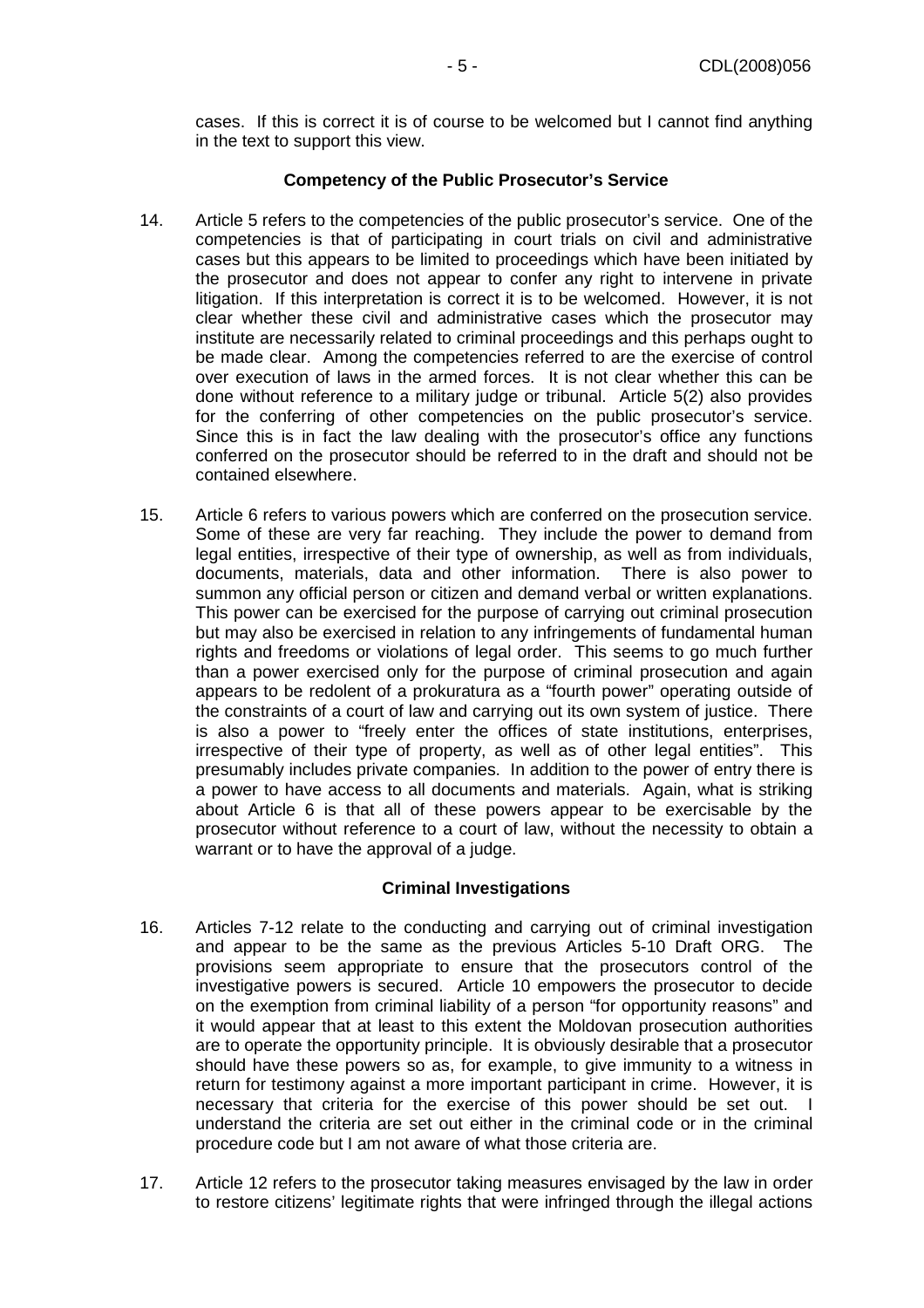of criminal investigation bodies. It is assumed that in exercising such powers the prosecutor remains at all times subordinate to any court of law which may have seisin of a case and if that is not the case the law should be amended to ensure this. However, since the investigation bodies are subject to the prosecutor's control in the case of an obvious illegality it seems correct that the prosecutor should have power to require the investigation bodies to put right anything that was incorrectly done.

#### **Participation of the Prosecutor in the administration of justice**

- 18. Paragraphs 13 –16 are broadly the same as the old paragraphs 11-14 in Draft ORG. The provisions refer to the power to submit criminal cases to the courts, to represent the state accusation in criminal cases based on the principle of adversarial proceedings, to lodge appeals, to participate in the examination of civil and administrative cases launched on his or her initiative, to exercise control over the observance of the legislation in the process of enforcement of judicial decisions in criminal cases as well as in civil and administrative cases initiated by him or her, and to exercise control over the observance of laws in places of detention.
- 19. Article 16 provides that where the prosecutor discovers an illegal holding of a person in a prison, or a place of preliminary detention, or another institution where coercive measures are enforced, including hospitals in cases of the carrying out of compulsory psychiatric treatment, to order the immediate release on foot of an ordinance issued by the prosecutor. It is assumed that this power is not to be exercised to the exclusion of any similar power in a court of law to deal with such a matter and it should be clarified whether this is the case.

# **Reactionary acts of the prosecutor**

- 20. Articles 17 22 refer to the various "reactionary acts" of the prosecutor. The term "reactionary acts" is perhaps unfortunate in English. Perhaps "reactive" is meant? Article 19 refers to the so-called notification of the prosecutor. This provides that where the prosecutor considers that the crime could bring about other measures or sanctions than those provided for by criminal law he or she should notify the authority or the competent official person with a view to eliminating the violations of law and sanctioning the violations committed by criminal investigation officers or sanctioning the non-fulfilment or inappropriate fulfilment of their professional duties in the course of a criminal investigation.
- 21. Article 21 deals with the recourse and appeal of the prosecutor. This provides that where in the course of exercising his or her prerogatives the prosecutor discovers illegal acts issued by an official authority or person through which citizens rights and obligations are violated, the prosecutor may appeal against those acts through a recourse. The recourse must be examined by the respective official authority in person within ten days from its receipt and the prosecutor has to be notified of the results of the examination of the recourse in the case of unfounded rejection or failure to examine the recourse. In such a case the prosecutor is entitled to denounce the legal act with the court of law so as to declare it null and void. It is unclear to me how precisely this latter provision works and whether it simply enables the prosecutor to refer the matter to the court of law for a decision or whether the prosecutor is empowered to overrule the matter directly himself. At the seminar in Chisinau we were informed that the prosecutor must refer the matter to a court of law. Furthermore, I do not entirely understand the relationship between Articles 19 and 21.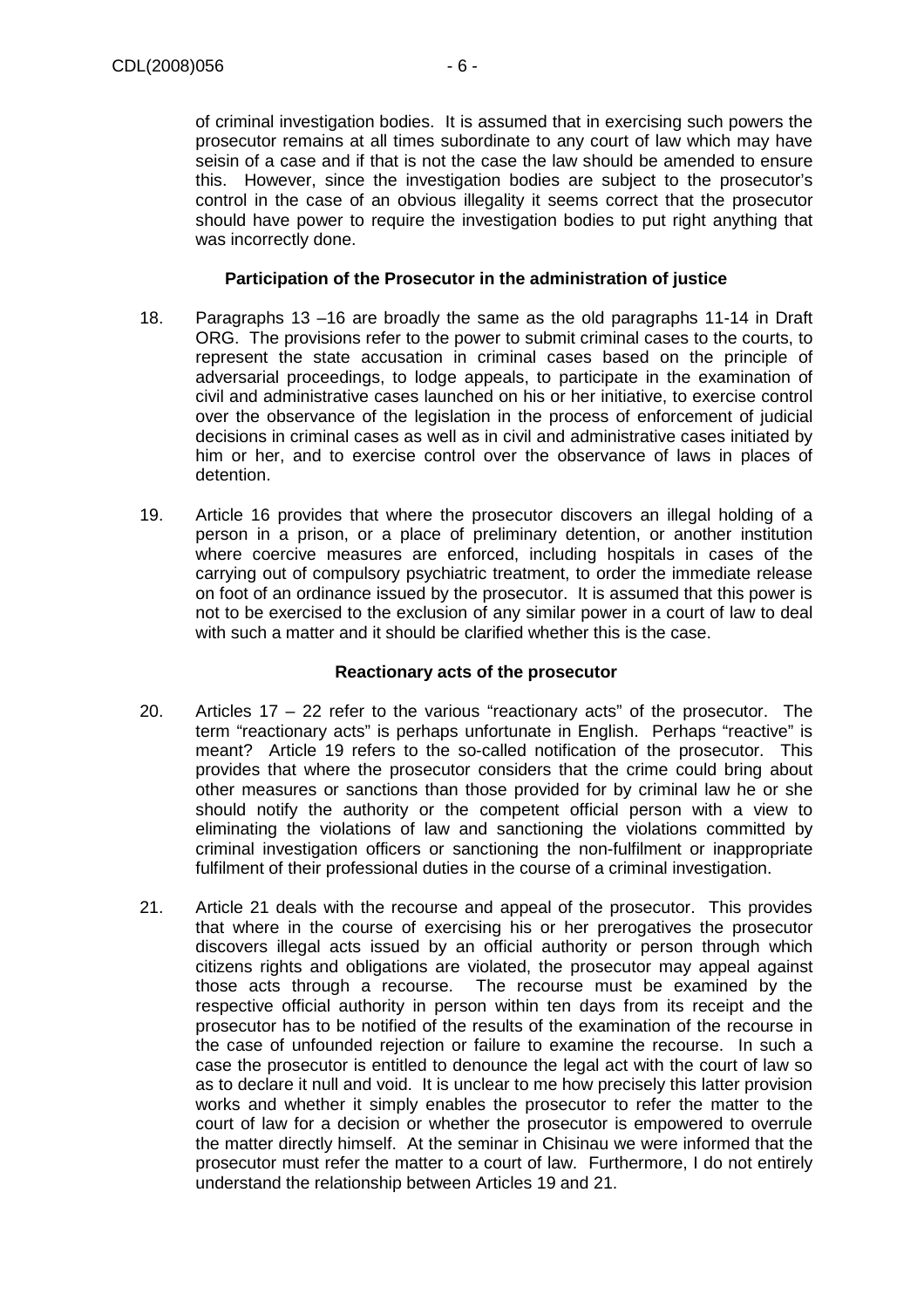- 22. Article 20 refers to the power of the prosecutor, in the course of penal proceedings, to initiate civil proceedings against the accused to secure the interests of the injured party, who is in a state of inability himself or herself to institute a civil action, or to secure the interests of the state. The prosecutor may also initiate civil proceedings to secure the protection of the rights, freedoms and interests of juveniles, elderly or disabled persons, or persons who due to their state of health are unable to take proceedings. It is obviously necessary that there be somebody or institution in any state which can act on behalf of persons under a disability when they are unable to act themselves. However, it is important that this should not be done to the exclusion of the right of those persons to take action through relatives or family members or on their own initiative if in fact they are not incapable. It may also be questioned whether the prosecutor is necessarily the most appropriate person to undertake this function, or whether it might not be more appropriately exercised by a body such as an ombudsman.
- 23. Article 22 entitles the prosecutor general to apply to the Constitutional Court and ask for a ruling on the constitutionality of a law. I understand that the ombudsman and members of parliament can also make such applications although there is no provision in Moldova enabling the private citizen to bring such an application directly. I think that provided there is also some institution such as the ombudsman capable of acting behalf of the ordinary citizen it is acceptable to confer such a power on the prosecutor. I would have concerns if it were the situation that only the prosecutor could bring such applications but I have been assured that this is not the case.

#### **The Structure of the Prosecutor's Service**

- 24. Articles 23 33 deal with the structure of the public prosecutor's office and the personnel of the office. (Note that Article 33 is incorrectly numbered 31.) My main concern with these provisions relates to the question of hierarchy and how the hierarchical principle relates to the principle of autonomy. It seems to me that questions relating to hierarchy involve two distinct questions. Firstly, there is question of who is more senior to other persons. Secondly, there is the question of what actions of people within the system require to be approved by a more senior person, or are capable of being overruled or countermanded by a more senior person, and on what grounds such a power can be exercised. If there is a power to overrule a decision, is this a power which can be exercised only on the senior prosecutor's own motion, or is the citizen who is affected entitled to appeal to that prosecutor to take such a decision?
- 25. Under Article 28(3) the Prosecutor General is entitled to issue written orders, resolutions, and mandatory instructions and is also entitled to revoke, suspend or cancel acts issued by prosecutors if they run counter to the law. Articles 32(5) and (6) appear to enable any person within the hierarchy of the prosecution service to issue mandatory instructions to more junior persons. The prosecutor general's power to suspend or cancel acts is confined to acts issued by prosecutors which run counter to the law. It would seem from this that the prosecutor general may not override the decision to prosecute or not to prosecute merely because he disagrees with a decision if in fact that decision was taken in accordance with the law but as already stated the scope of senior prosecutors' powers to override the decisions of their juniors requires clarification.
- 26. It is important that all these matters should be clarified. It is also important that the scope of instruction should be made clear. For example, is the prosecutor general entitled to issue an instruction that no prosecution for a specific offence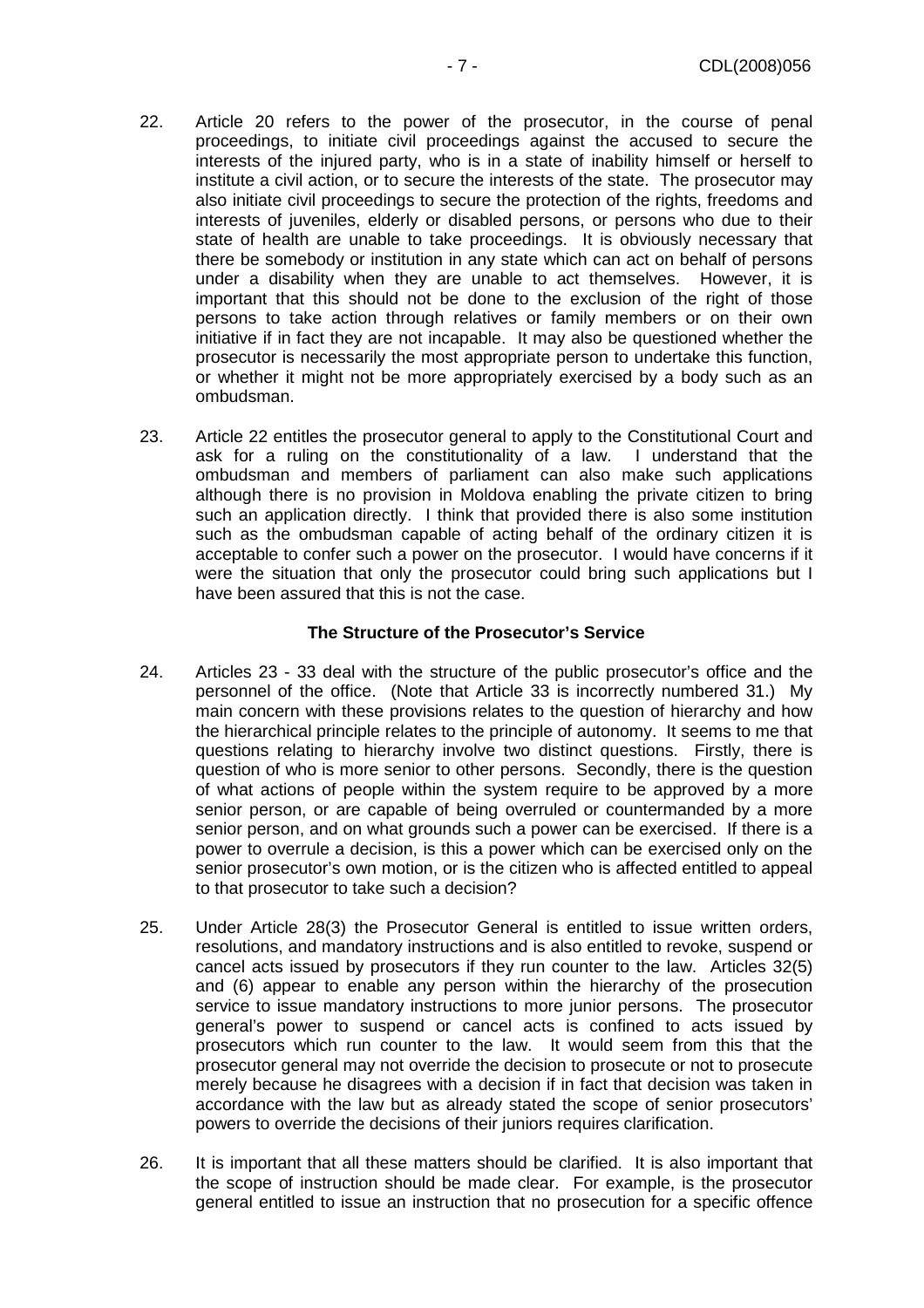ought to be commenced without his personal sanction? Is any other prosecutor within the system entitled to give such an instruction? Is the chief prosecutor of a subdivision of the office of the chief prosecutor or of a territorial or specialized prosecutor's office entitled to give such an instruction to the subordinate prosecutors in his office? Is there any provision whereby a review of a prosecutorial decision may be sought? If that is the case, it is important to ensure that the system could not be paralysed by giving persons affected a right to demand a review of decisions rather than a right to request a review of decisions. Clearly any system would be unworkable where a person affected by a decision could appeal in succession to superior prosecutors all the way up the system to the prosecutor general.

- 27. It is because of questions of this sort that I think it is important to specify exactly what is meant by describing the system as hierarchical. The important thing is to specify what exactly is the power of instruction of inferior prosecutors given to anybody within the system, to whom exactly this power is given, what precisely is the scope of authority of individual prosecutors, when they may make decisions on their own initiative, which decisions require to be approved by a more senior prosecutor, which decisions may be reviewed or set aside, and by whom and on what grounds. Unfortunately, the current text gives very little guidance on what the answers are to any of these questions.
- 28. Article 29 refers to the deputies of the prosecutor general but does not specify how many of these deputies there are to be. The matter is of some importance because it is of relevance to the composition of the Board of the Prosecutor's Service referred to below.
- 29. Article 32 is an illustration of the problem that I refer to in relation to questions of hierarchy and autonomy. The article sets out the hierarchy of prosecutorial posts and the hierarchy is one with a great number of different levels. Article 32 (6) states "the hierarchy consists in the subordination of the lower level prosecutors to superior prosecutors, according to the provisions of the law, as well as in the obligation to enforce and observe orders, dispositions, indications and instructions they receive." This provision may have been inserted in response to the comments I made in my previous written opinion of 7 August 2007. However, if every single instruction or decision of any prosecutor can be appealed right up the line to the prosecutor general such that the decision of a territorial prosecutorial can be overridden by the decision of a prosecutor of the level of the court of appeal, which in turn can be overridden by a prosecutor in the general prosecutor's office which in turn can be overridden by the head of a subdivision of the general prosecutor's office, which in turn can be overridden by the deputy of the prosecutor general, which in turn can be overridden by the first deputy of the prosecutor general and which can finally be overridden by the prosecutor general, the system would appear to be highly cumbersome, slow and inefficient.

# **The Status of the Prosecutor**

30. Articles 34-36 deal with the status of the prosecutor and matters which are prohibited. The prosecutor is defined as autonomous, impartial and obliged to abide only by the law. I have already discussed autonomy vis-à-vis hierarchical control. The current draft no longer defines the prosecutor as assimilated to the magistrates. The prohibitions on not having other employment and on conflict of interest, which include prohibition on joining political parties, appear to be appropriate.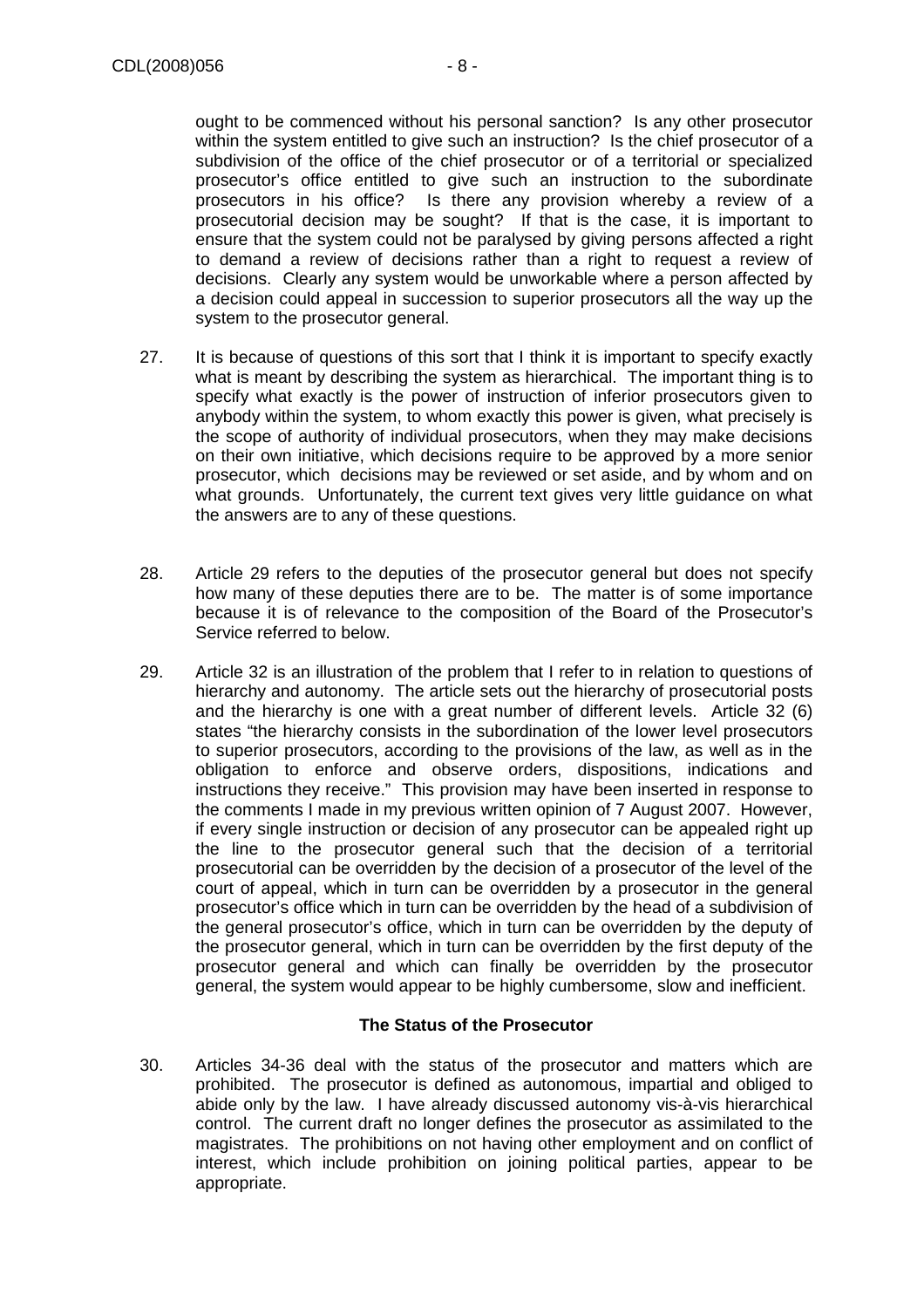#### **The appointment of the Prosecutor**

- 31. In Article 41 it is provided that the Prosecutor General shall be appointed by the parliament at the proposal of the speaker of the parliament. Lower level prosecutors are to be appointed by the Prosecutor General. I think there is a need for some objective element to the selection process of the Prosecutor General. The former provisions which contained an involvement by the Superior Council of Prosecutors have been dropped. I had criticized those earlier provisions as obscure. However, I do not think the answer to the problem is just to leave the matter to parliament. It is necessary that some committee of technically qualified persons should examine whether candidates for this position have the appropriate qualifications and meet the relevant criteria. Article 37 of the draft does set out the criteria for appointment to the post of prosecutor and Prosecutor General. If the initiative is to be with the speaker then perhaps it needs to be provided that the speaker should refer the matter to the Superior Council who shall inform him or her whether the candidate is qualified and the matter would then go to parliament to be voted upon. Alternatively, it may be thought desirable to open the position to anyone who wishes to apply for it, leaving the ultimate choice to the parliament or some other body. There are a number of options which could include the Superior Council simply giving an opinion on the suitability of all the candidates or alternatively ranking them in order of preference. However, at present the procedure appears to be somewhat unclear.
- 32. Article 39(6) refers to the power to appeal to a court of law against a decision in relation to vacancies in posts of prosecutors. Appeals have to be lodged within seven days from the announcement of the results which is an improvement on the previous text which allowed for only three days. The Superior Council of Prosecutors has to rule on the appeals within 15 days. There seems to be a power in the Superior Council to extend the period for decision where necessary. (I assume this is what "another reasonable period of time needed for complete and objective examination of the appeal" means.)
- 33. Article 41(5) provides that inferior prosecutors are to be appointed by the Prosecutor General at the proposal of the Superior Council of Prosecutors. The Prosecutor General may refuse to appoint a candidate. If he does so repeatedly the Superior Council must nominate another candidate. While this represents an improvement on an earlier draft, I do not support the system whereby the Superior Council makes the recommendation and the Prosecutor General makes the appointment. It seems to me that there would be much to be said for doing things the other way around. In other words the recommendation for appointment should come from the Prosecutor General with the Superior Council having the right to refuse to appoint a person but only for good reason. The matter could then be subject to appeal to a court of law. Normally one would expect that appointments would be made only of persons who had succeeded in the competitive examination and that they would be made in the order in which the candidates had been successful unless there was very good reason to the contrary. I would be somewhat concerned about giving the power of nomination to a representative body such as the Superior Council particularly if it takes its votes in secret and may be open to influence from elected prosecutors.
- 34. Article 43 refers to assessment of the prosecutor. The system requires an assessment examination every five years. I am somewhat doubtful about this procedure. It seems to me if there is to be continuing assessment of prosecutors then it should take place on an ongoing basis. For example, in my own country there are twice yearly reviews of every prosecutor by a superior officer and the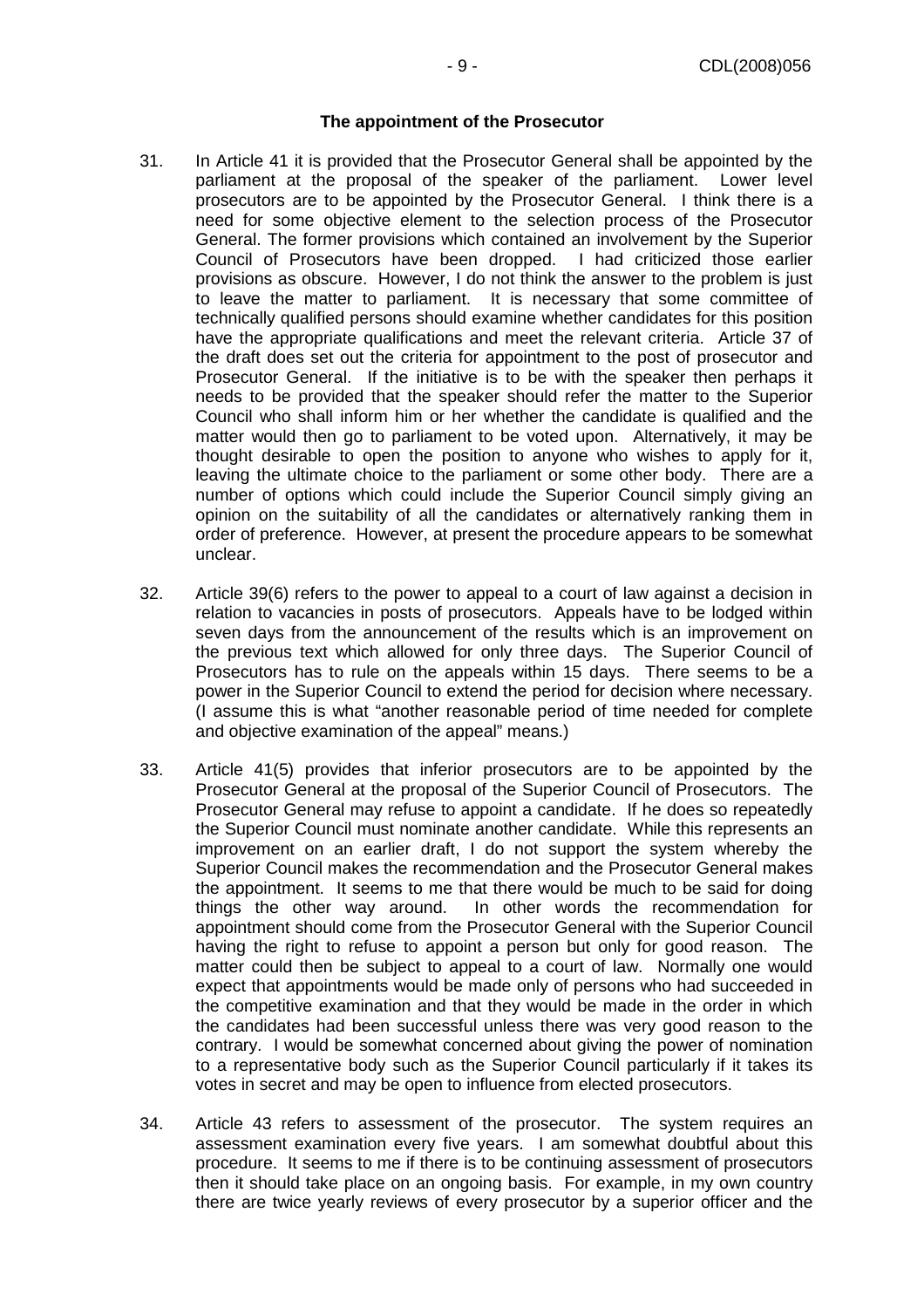system is based on a discussion between the employee and the employer who try to reach agreement on how the employee is performing and what training or further development are required. This is intended to ensure that problems are identified at an early stage. It is difficult to justify a system which would allow persons to continue for as long as five years without pointing out that they were not performing satisfactorily and then would confront them with a negative assessment. Of course, in Moldova care has to be taken that a system does not interfere with their proper autonomy of prosecutors. However, it still seems to me that it would be appropriate that there be an assessment of the performance of prosecutors at intervals much closer than five years and that any deficiencies would be referred to and addressed as soon as they arose rather than waiting for such a long interval.

#### **Classification Degrees**

35. Articles 45 – 55 deal with these. I have no particular comments on these articles.

#### **The rights and obligations of prosecutors**

36. Articles 54 and 55 seem to me to be appropriate.

#### **Guaranteeing Prosecutor's Autonomy**

- 37. The reference to autonomy in Article 57 is better than the earlier references to independence but the relationship between these provisions and the hierarchical principle needs further elaboration.
- 38. I have already commented on the inviolability of the prosecutor and I think any inviolability needs to be strictly limited. Is consent to lift the prosecutor's inviolability required where there is a flagrant violation of the law?
- 39. Article 59 deals with promotion. Subject to regulations approved by the Superior Council, promotion is decided by superior officers. There is a need for a greater degree of objective transparency in this process such as recommendation of suitability by an appropriate board. This needs to be spelled out in the Article. It is not clear who is to appraise "professional and personal achievements" but it should not be left to the sole discretion of an immediate superior.

# **Stimulation and disciplinary liability**

- 40. Article 26 deals with "stimulation" of the prosecutor. This should refer to "rewarding" the prosecutor. Stimulation has an entirely different connotation in the English language! I had some doubts about the idea of making expensive presents to prosecutors as rewards and note that only symbolic presents are now to be allowed. Regarding bonus pay it is important is that this is done in a very objective, impartial and transparent manner and perhaps by somebody who is not the prosecutor's immediate superior. Again I would have doubts about a body which is largely elected by prosecutors exercising such functions.
- 41. Article 62 deals with disciplinary violations. Some of these provisions are somewhat vague and potentially dangerous and could perhaps be used to undermine a prosecutor or to control him. I would be a little nervous about criterion (b) referring to unequal interpretation or application of legislation. This seems to me to be capable of being applied in a very subjective manner. I think there is a need to distinguish between failure to work and the more subjective assessment of the quality of decisions which are made. If the latter is to be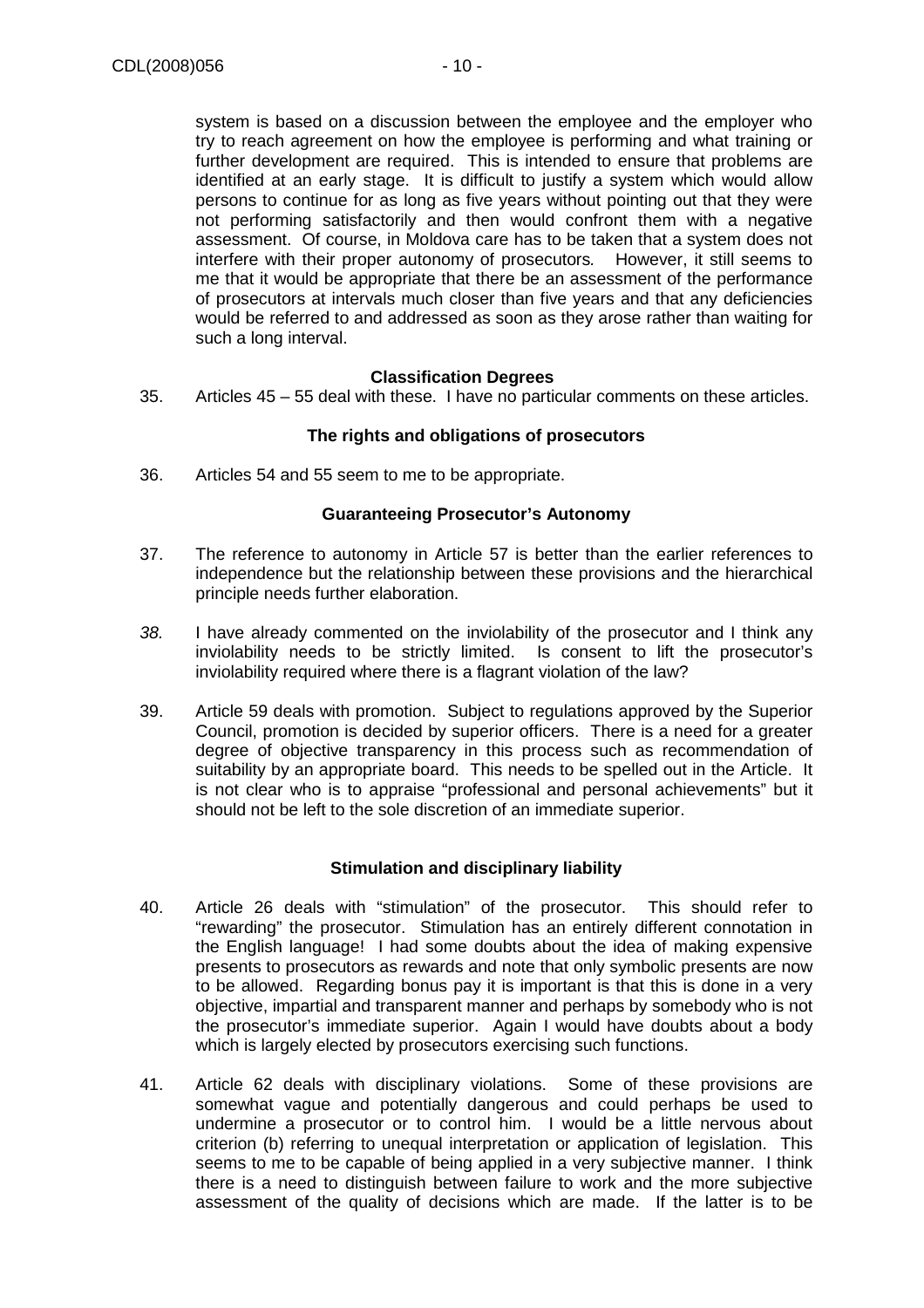second-guessed unless in a severe case where decisions are patently insupportable then there is a problem with the autonomy of the individual concerned. I am not sure why public expression of agreement with the decision of a colleague should be regarded as a disciplinary matter although I would accept that public expressions of disagreement may well be thought improper as likely to undermine the colleague concerned.

42. Article 64 talks about the accountability of prosecutors where there has been severe negligence. I would be doubtful about imposing any personal liability on prosecutors unless they have acted in bad faith or in some very improper manner, such, for example, as taking decisions while under the influence of alcohol or drugs.

#### **Transfer, Delegation, Assignment, Removal and Dismissal of Prosecutors**

43. Articles 65-68 refer to transfer, delegation, assignment, removal and dismissal of prosecutors. Again these matters are to be on the proposal of the Superior Council and the decision is to be taken by the Prosecutor General subject to the Superior Council's overriding power. I have the same comments in relation to these matters as made earlier in relation to appointments and promotions. A change in the new text is that Parliament can no longer dismiss Deputy Prosecutors-General on the proposal of the Superior Council of Prosecutors.

#### **State Protection and Social Security**

44. These provisions seem appropriate. Article 70 now prohibits diminution in the salary of prosecutors which is a valuable guarantee for independence. Article 69 (5) now provides for compensation for expenses incurred by prosecutors.

# **The Board of the Public Prosecutors Service**

- 45. Articles 76-80 deal with the Board of the Prosecutor's Service. Article 76 defines the Board as a consultative body. However, Article 80 still describes the Board as making decisions. These two provisions appear to be in contradiction. Either the Board is to be consultative or a decision-making body. My personal view is that the Prosecutor General should have the ultimate responsibility and power to take decisions and that a board of this sort should be recommendatory rather than decision-making. A body with recommendatory powers only can be put in a very strong position if it is entitled to publish its recommendations and thereby force the Prosecutor General to disclose the reasons why he rejects them if that be the case. If a body were purely recommendatory, I would have thought it likely that it would be composed of senior persons from outside the prosecutor's office who could bring expertise to bear rather than subordinates of the Prosecutor General who might be expected in any event to follow the wishes of the Prosecutor General. On the other hand if the body is a decision-making one then a body composed of the senior officers of the service is appropriate.
- 46. Article 77 is silent as to the manner in which other prosecutors who are to be on the Board are to be elected or selected. As already remarked, there is no provision stating how many deputies the Prosecutor General is to have and the question of how many other prosecutors would be on the Board would depend on this issue since the provision requires that the total membership should be limited to nine persons.

# **The Superior Council**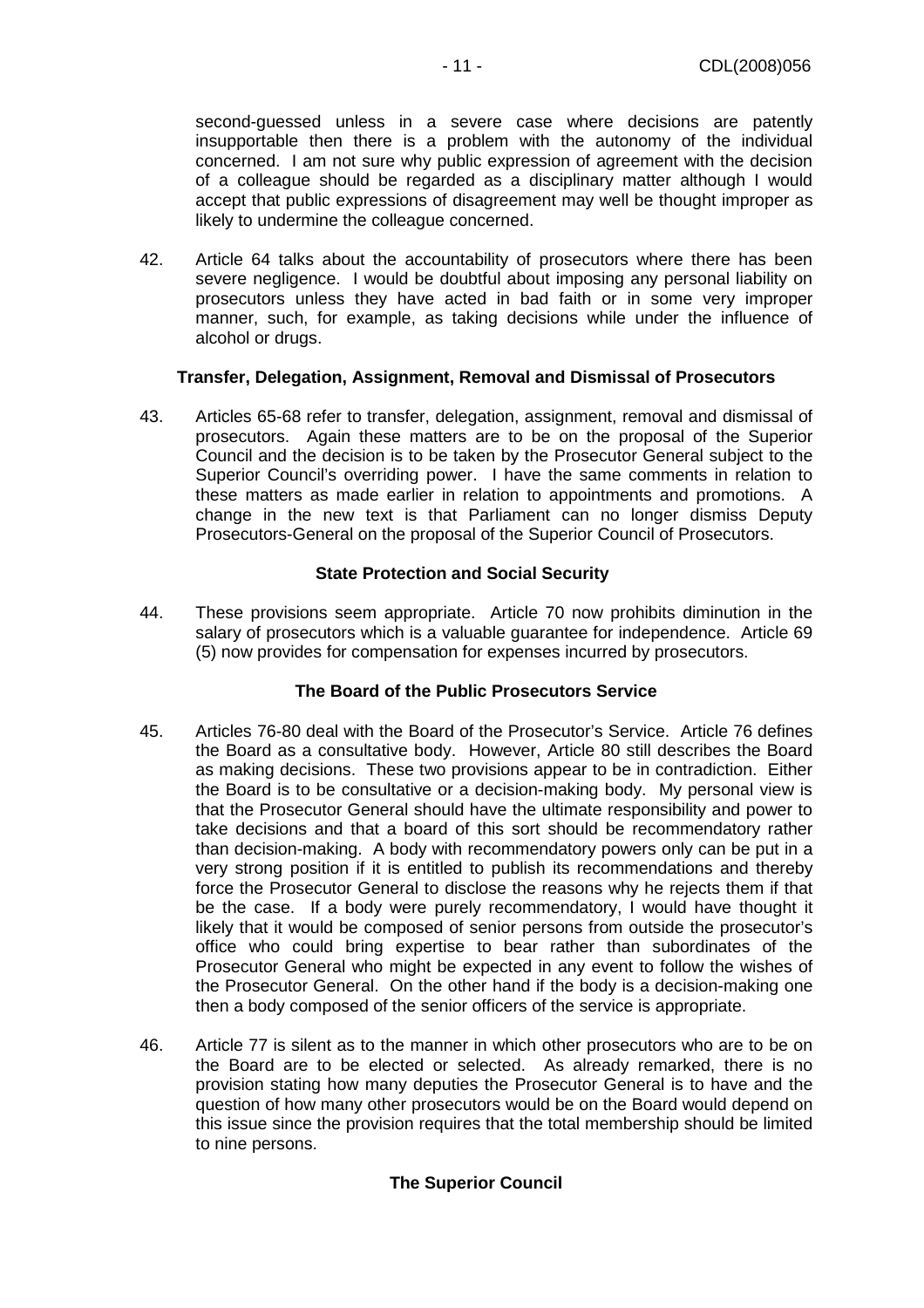- 47. Articles 81-99 deal with the Superior Council of Prosecutors. It is described in Article 81 as the prosecutor's self-administration and representative body and as the guarantor of their independence and impartiality. It consists of 12 members. The Prosecutor General and the Chairman of the Superior Council of Magistrates are members ex officio. Two members of civil society are elected by the Board. So far as concerns the election of the other members, the two members from the General Prosecutor's office and the six members from the territorial and specialized prosecutors' offices, it is not stipulated whether these are elected separately by their own offices or all together in a general meeting of prosecutors. Presumably, however, the latter would not work since the larger offices would be in a position to outvote the smaller.
- 48. Article 83 deals with the competences of the Superior Council. It examines the suitability of candidates for appointment to the posts of Prosecutor General and his deputies, makes proposals to the Prosecutor General for the appointment, promotion, transfer, temporary transfer, delegation, stimulation (this word should be translated into English as reward), sanctioning, suspension or dismissal of prosecutors. It also organises contests for filling vacancies and the selection of candidates for vacancies. It proposes the appointment of prosecutors to the Council of the National Institute of Justice. It approves the strategy for the prosecutors' training and examines appeals against decisions of the qualification and disciplinary boards. It produces an annual report.
- 49. Article 85 provides that the Council elects its own chairman. This is an improvement on the earlier text.
- 50. Article 97 refers to the procedure for adopting decisions. The basic provision is that decisions should be adopted through a direct vote, and should be supported with arguments. Presumably what is meant by their being supported with arguments is that they are to be reasoned decisions. Presumably this vote is to be in open as it is hard to see how a secret vote could produce a reasoned decision.
- 51. Article 98 provides for appeals against decisions of the Superior Court Council of Prosecutors to a court of law. It is not clear whether this appeal is by way of a full re-hearing on the merits or whether it is merely a procedural appeal on grounds of excess of jurisdiction, failure to observe proper procedures or the like. This should be clarified.

# **The Disciplinary Board**

52. Articles 100-115 deal with the Disciplinary Board. Article 105 refers to the right to institute disciplinary proceedings before the Disciplinary Board. The Disciplinary Board is a body set up by the Superior Council for the purpose of examining prosecutors' disciplinary accountability. The right to institute disciplinary proceedings according to Article 105 belongs to any member of the Superior Council of Prosecutors, to chief prosecutors of subdivisions of the Prosecutor General's office, and to territorialized and specialized prosecutors. While the Prosecutor General is not expressly mentioned he is of course ex-officio a member of the Superior Council of Prosecutors. The matter must then be examined by the internal security section of the Prosecutor General's office who have to verify the grounds for holding the prosecutor accountable. The Disciplinary Board then examines the matter and may apply disciplinary sanction. If suspension is an issue they may refer the matter to the Superior Council of Prosecutors.